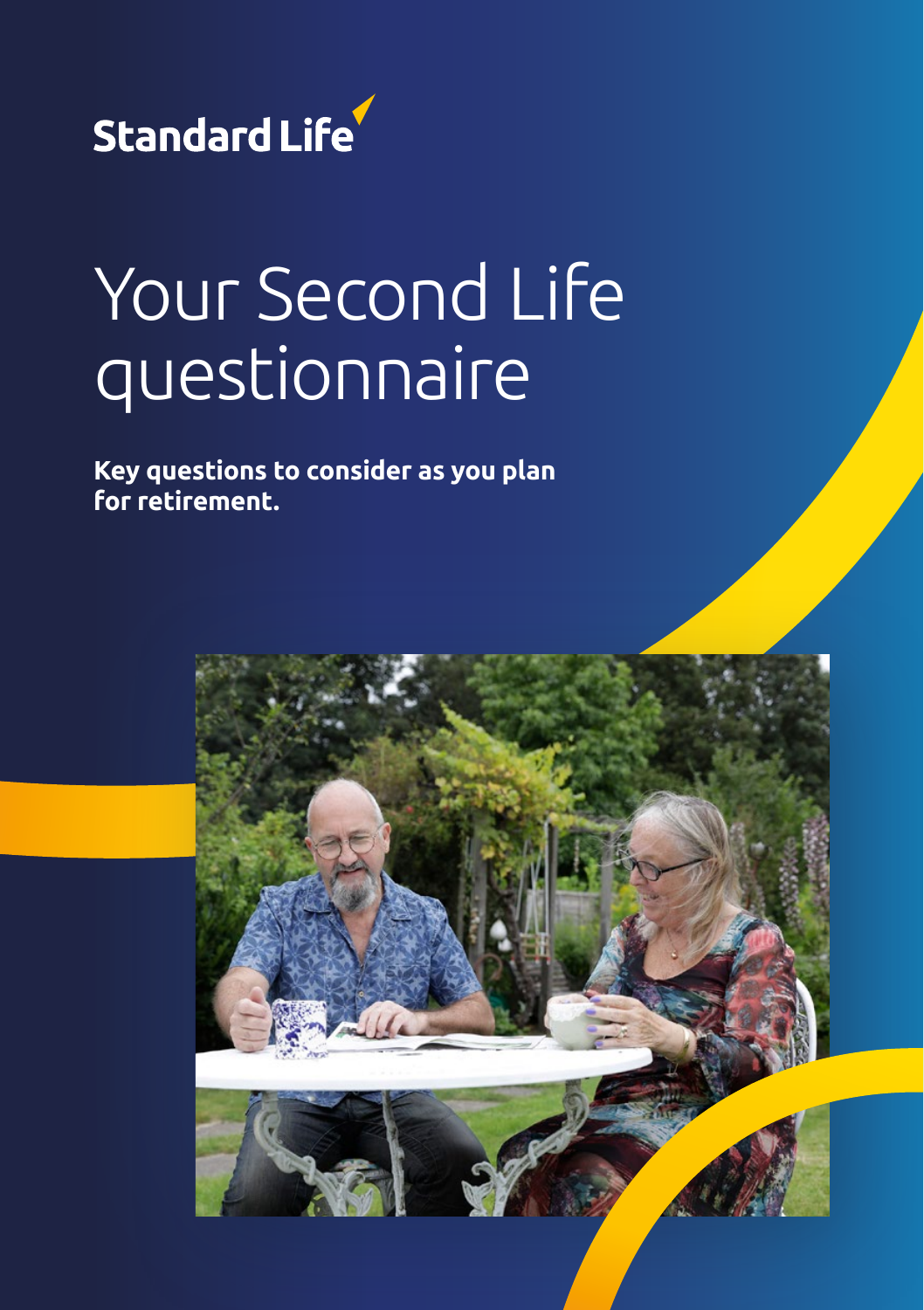## **Did you know you gain back an estimated 2,000 hours each year\* in retirement?**

It's hard to plan out exactly what you might do with this gained back time, and so thinking about it sooner rather than later can be of great help.

These questions are designed to get you thinking about your Second Life and to start conversations with your nearest and dearest.

You don't need to share your answers with us or your financial adviser. However, the clearer the vision you have for your Second Life, the easier it will be to work with your financial adviser to achieve it.



### **Q2. Thinking of your life at the moment, what would you do differently if you had more free time?**

#### **Q3. What dreams do you have that you would like to achieve in retirement?**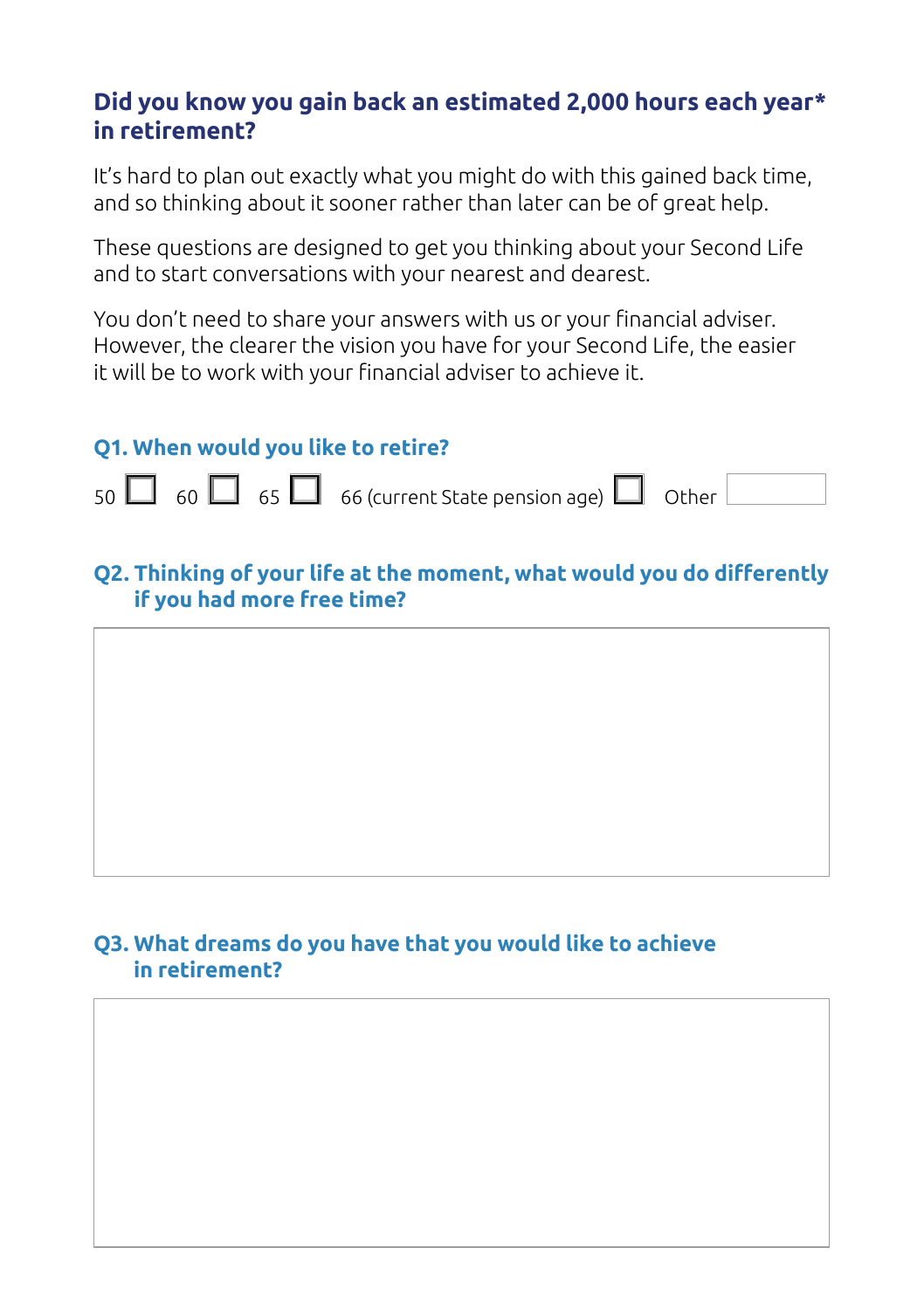**Q4. Does the idea of gaining back an estimated 2,000 hours each year\* excite or overwhelm you? Maybe some aspects are exciting and some are daunting. Split them into categories below.**

| <b>Exciting</b> | <b>Daunting</b> |  |  |
|-----------------|-----------------|--|--|
|                 |                 |  |  |
|                 |                 |  |  |
|                 |                 |  |  |
|                 |                 |  |  |
|                 |                 |  |  |

#### **Q5. How much work (if any) would you like to maintain in retirement? Would you like to pursue a new venture? Get involved in charity or community work?**

**Q6. What do you envision your day to day life to look like in retirement? From the moment you wake up…**